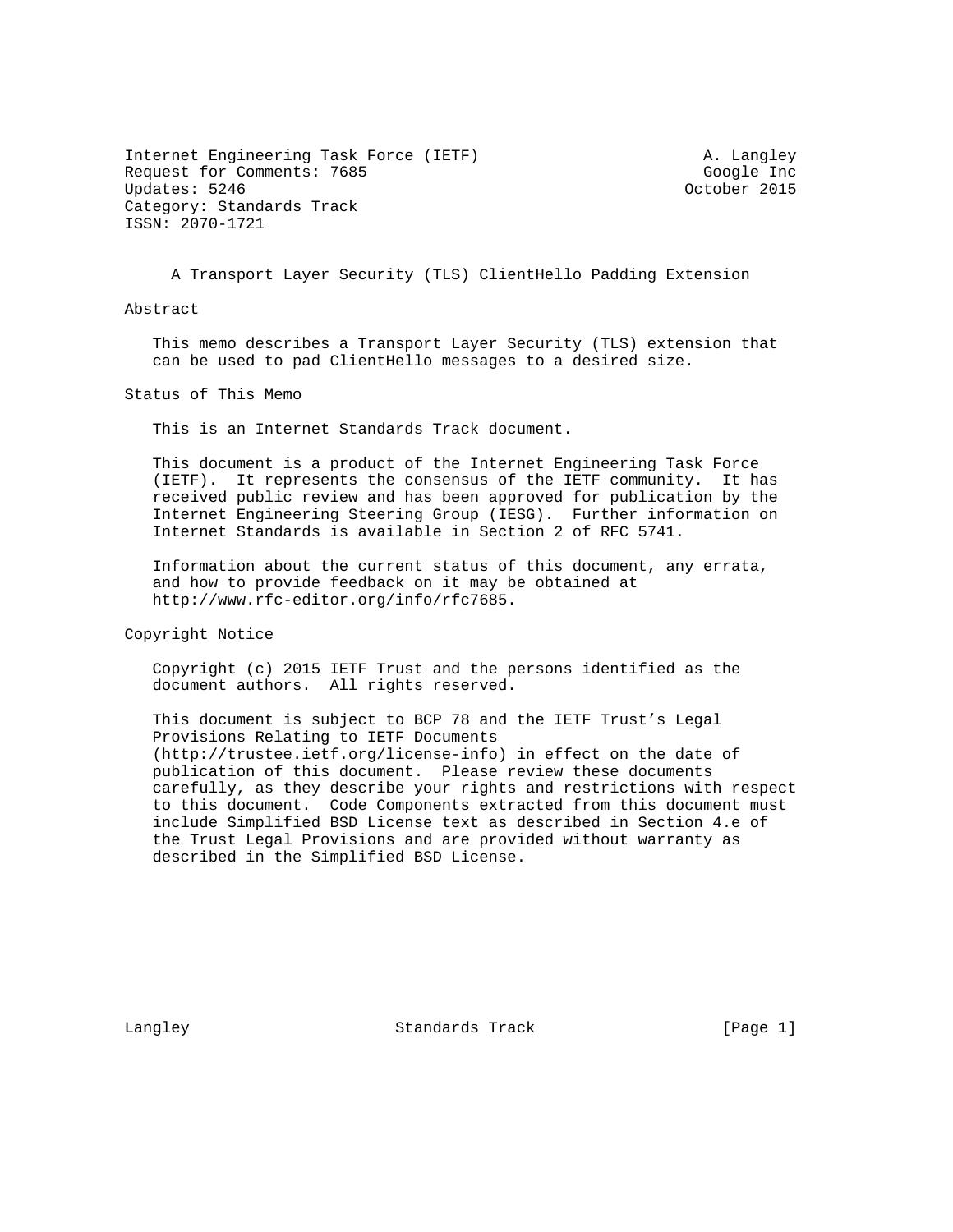Table of Contents

## 1. Introduction

 Successive TLS [RFC5246] versions have added support for more cipher suites and, over time, more TLS extensions have been defined. This has caused the size of the TLS ClientHello to grow, and the additional size has caused some implementation bugs to come to light. At least one of these implementation bugs can be ameliorated by making the ClientHello even larger. This is desirable given that fully comprehensive patching of affected implementations is difficult to achieve.

 This memo describes a TLS extension that can be used to pad a ClientHello to a desired size in order to avoid implementation bugs caused by certain ClientHello sizes.

2. Requirements Notation

 The key words "MUST", "MUST NOT", "REQUIRED", "SHALL", "SHALL NOT", "SHOULD", "SHOULD NOT", "RECOMMENDED", "MAY", and "OPTIONAL" in this document are to be interpreted as described in RFC 2119 [RFC2119].

3. Padding Extension

 A new extension type ("padding(21)") is defined and MAY be included by the client in its ClientHello message.

 enum { padding(21), (65535) } ExtensionType;

Langley Standards Track [Page 2]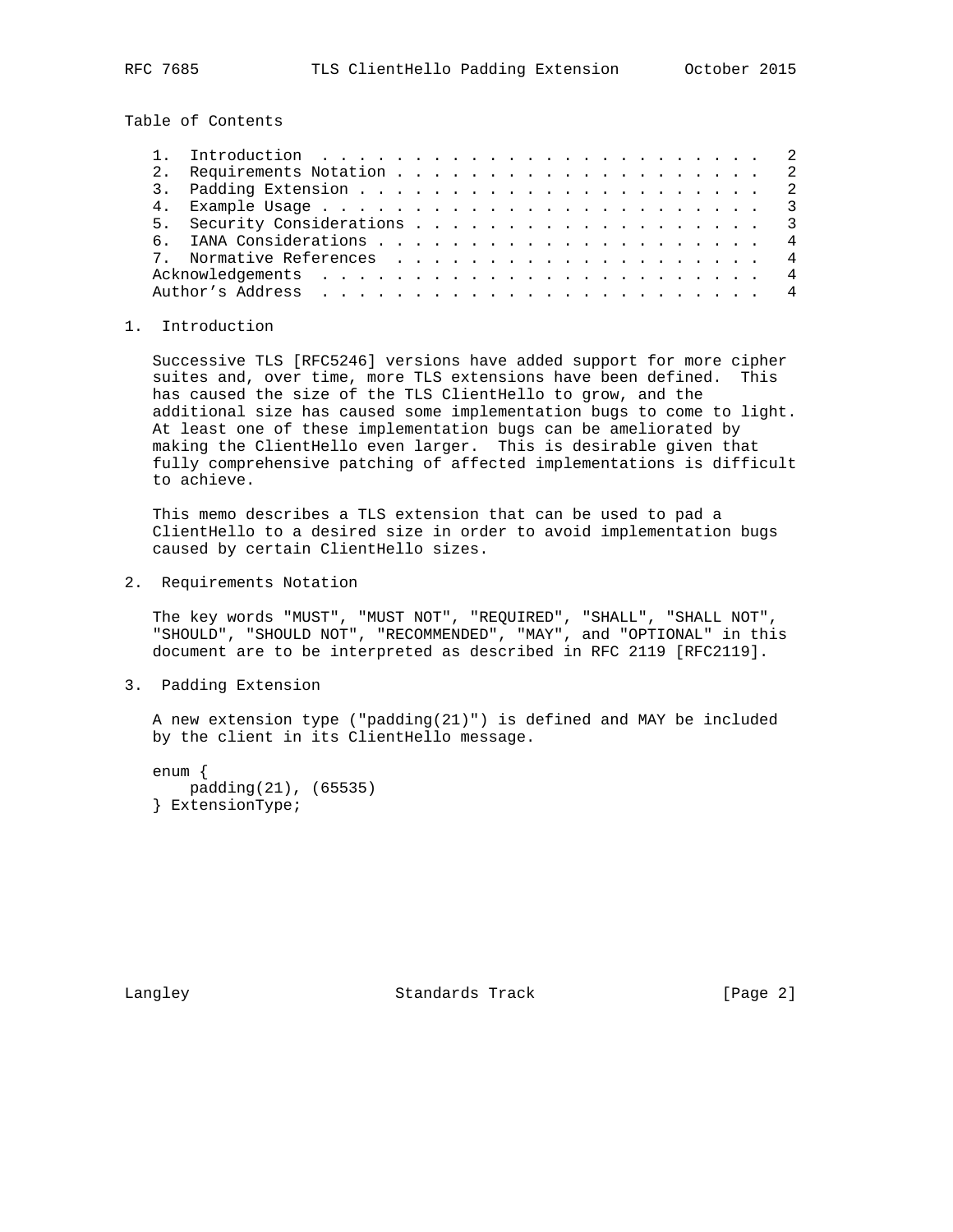The "extension\_data" for the extension consists of an arbitrary number of zero bytes. For example, the smallest "padding" extension is four bytes long and is encoded as 0x00 0x15 0x00 0x00. A ten-byte extension would include six bytes of "extension\_data" and would be encoded as:

 00 15 00 06 00 00 00 00 00 00 |---| |---| |---------------| | | | | | \- extension\_data: 6 zero bytes | | | \------------- 16-bit, extension\_data length | ------------- extension\_type for padding extension

 The client MUST fill the padding extension completely with zero bytes, although the padding extension\_data field may be empty.

The server MUST NOT echo the extension.

4. Example Usage

 As an example, consider a client that wishes to avoid sending a ClientHello with a TLSCiphertext.length between 256 and 511 bytes (inclusive). This case is considered because at least one TLS implementation is known to hang the connection when such a ClientHello record is received.

 After building a ClientHello as normal, the client can add four bytes to the length (to account for the "msg\_type" and "length" fields of the handshake protocol) and test whether the resulting length falls into that range. If it does, a padding extension can be added in order to push the length to (at least) 512 bytes.

 Note that if the original ClientHello size was between 505 and 507 bytes, then, with the handshake protocol overhead, the record payload would be between 509 and 511 bytes long. Since it's not possible for an extension to take less than four bytes of space, the additional padding would have to expand the ClientHello record payload beyond 512 bytes in these cases.

5. Security Considerations

 The contents of the padding extension could be used as a covert channel. In order to prevent this, the contents are required to be all zeros, although the length of the extension can still be used as a much smaller covert channel.

Langley **Standards Track** [Page 3]